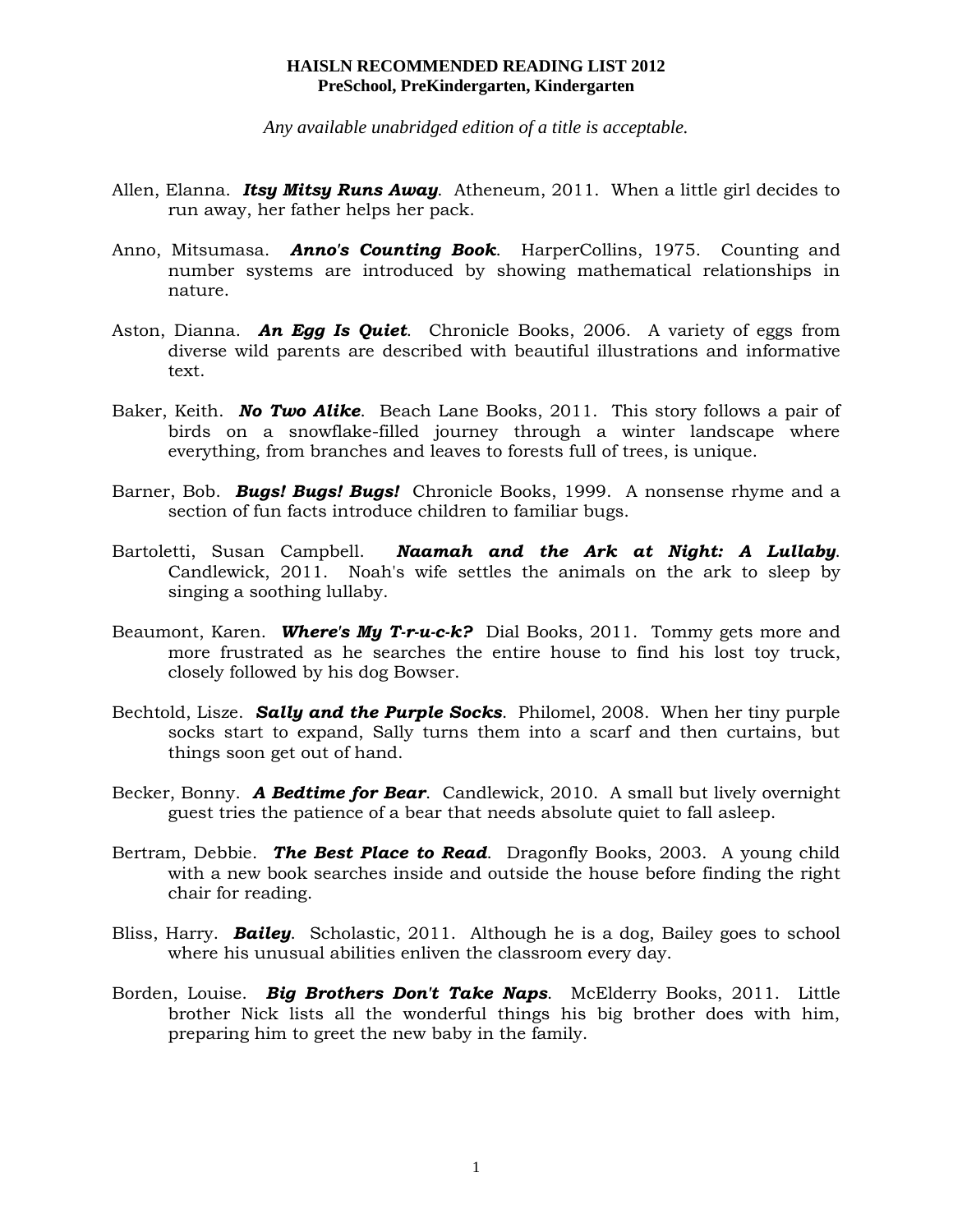- Bowen, Anne. *When You Visit Grandma & Grandpa*. Carolrhoda Books, 2004. A sister explains to her new baby brother the excitement and activities surrounding a trip to Grandma's and Grandpa's house.
- Brown, Marc Tolon. *Arthur Goes to Camp*. Little, Brown, 1982. Arthur is not looking forward to Camp Meadowcroak, and he decides to run away when mysterious things start happening there.
- Brown, Peter. *You Will Be My Friend!* Little, Brown, 2011. Lucy, a young bear, starts her day determined to make a new friend, but her enthusiasm leads to all sorts of problems until an unexpected friend finds her just as she is about to give up.
- Burningham, John. *There's Going to Be a Baby*. Candlewick, 2010. A young boy imagines what life will be like when his new sibling arrives.
- Carle, Eric. *The Artist Who Painted a Blue Horse*. Philomel, 2011. Rather than use the same old colors, an artist paints the world as seen through the imaginative eyes of a child.
- Cleminson, Katie. *Cuddle Up, Goodnight*. Disney-Hyperion, 2010. With rhymed text and illustrations, a little boy's activities are described from the time he wakes up until he goes to bed at night.
- Cousins, Lucy. *Hooray for Fish!* Candlewick, 2005. Little Fish has all sorts of friends in his underwater home, but he loves one of them best of all.
- Cowley, Joy. *Chameleon, Chameleon*. Scholastic, 2005. A colorful chameleon encounters friend and foe while making his way from one tree to another in search of a tasty insect dinner.
- Craig, Lindsey. *Farmyard Beat*. Alfred A. Knopf, 2011. A farmyard dance has such a lively beat that it keeps Farmer Sue and others awake.
- Crews, Nina. *The Neighborhood Mother Goose*. Greenwillow, 2004. This collection of nursery rhymes, both familiar and lesser known, is illustrated with photographs in a present-day city setting.
- Cyrus, Kurt. *The Voyage of Turtle Rex*. Harcourt, 2011. The life of a giant prehistoric sea turtle is fraught with danger as she struggles to survive so that she can return to shore to lay her eggs.
- Denise, Anika. *Bella and Stella Come Home*. Philomel, 2010. When her family moves, Bella notices lots of differences in her new home, but she tries to be brave and reassure Stella, her beloved stuffed elephant.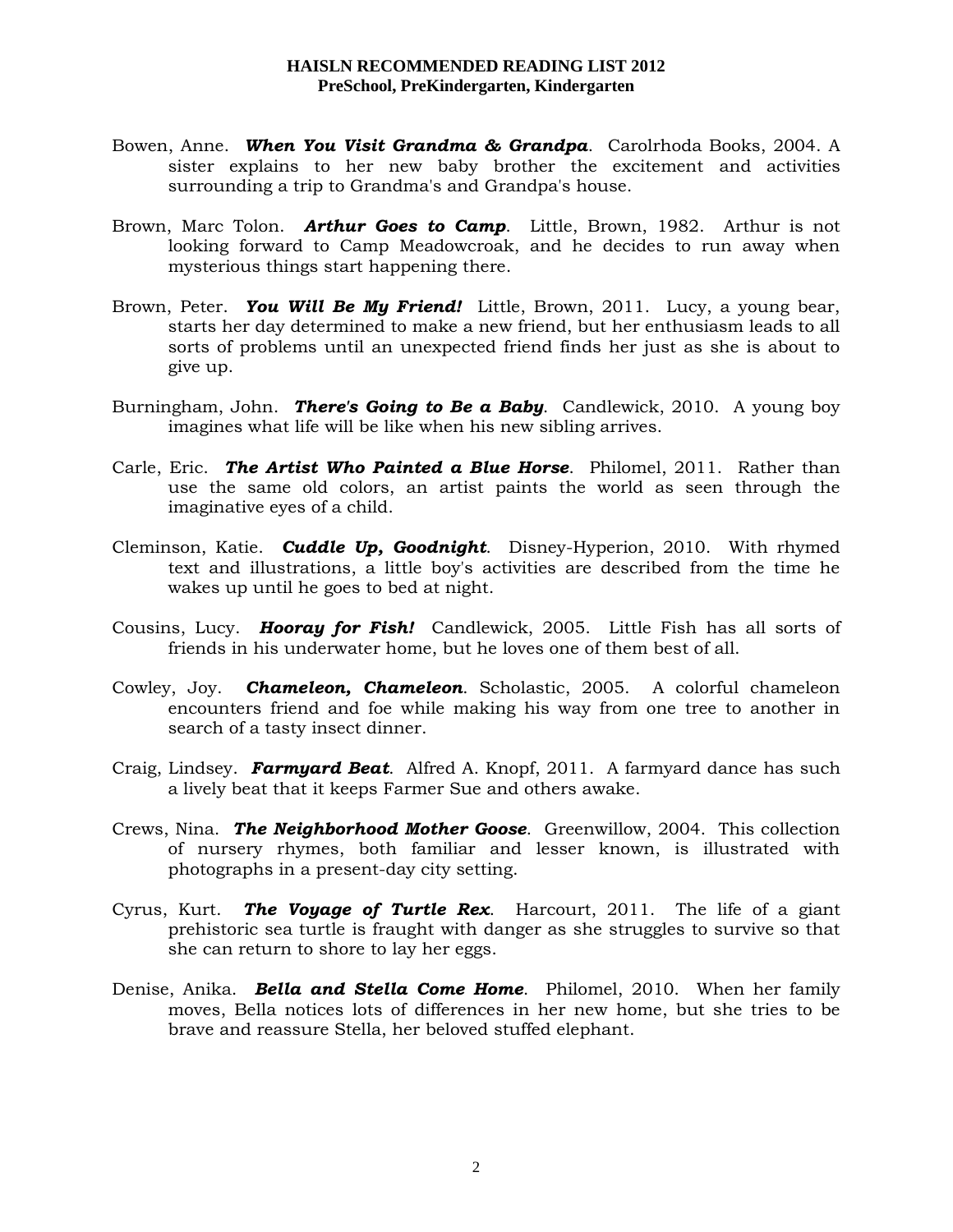- Dewdney, Anna. *Llama Llama Home with Mama*. Viking, 2011. Llama Llama's mother takes good care of him when he has to stay home from school because he is sick. When Mama Llama begins to feel sick too, Llama Llama knows how to take care of her.
- Dodd, Emma. *I Don't Want a Cool Cat!* Little, Brown, 2009. A young girl describes in rhymed text the kinds of cats she does not want, but finally arrives at a cat that she can call her own.
- Feiffer, Kate. *My Side of the Car*. Candlewick, 2011. Sadie and her father have been planning a trip to the zoo for a long time but something always gets in the way, so when they finally start out and her father sees some raindrops, Sadie insists there is no rain on her side of the car.
- Fleming, Denise. *Shout! Shout It Out!* Holt, 2011. Mouse invites the readers to shout out what they know as they review numbers, letters, and easy words.
- Fox, Mem. *Let's Count Goats!* Beach Lane Books, 2010. The reader is invited to count goats of many shapes, sizes, hobbies, and professions.
- Franco, Betsy. *Double Play: Monkeying Around with Addition*. Tricycle Press, 2011. Little chimps Jill and Jake play together at recess, and each game teaches them something about the mathematical concept of doubling.
- Freedman, Deborah. *Blue Chicken*. Viking, 2011. An enterprising chicken attempts to help an artist paint the barnyard and accidentally turns the whole picture blue.
- French, Jackie. *Diary of a Baby Wombat*. Clarion, 2010. Through a week of humorous diary entries, a wombat describes his life of sleeping, playing, and helping his mother look for a bigger hole in which to make their home.
- Gibbons, Gail. *My Soccer Book*. HarperCollins, 2000. The equipment, terminology, rules, positions, and plays of this popular sport are described.
- Gleeson, Libby. *Clancy & Millie and the Very Fine House*. Little Hare, 2009. Clancy thinks his new house is too big and misses the old one, but when he starts to play with the moving boxes, he meets a new friend.
- Goodrich, Carter. *Say Hello to Zorro!* Simon & Schuster, 2010. Mister Bud, the family dog, has a satisfying routine to his life, but he must learn to adapt when another dog joins the family and disrupts his schedule.
- Graham, Bob. *April and Esme, Tooth Fairies*. Candlewick, 2010. On their first assignment, two young tooth fairy sisters journey by night into the huge world of humans to collect Daniel Dangerfield's tooth and fly it safely home.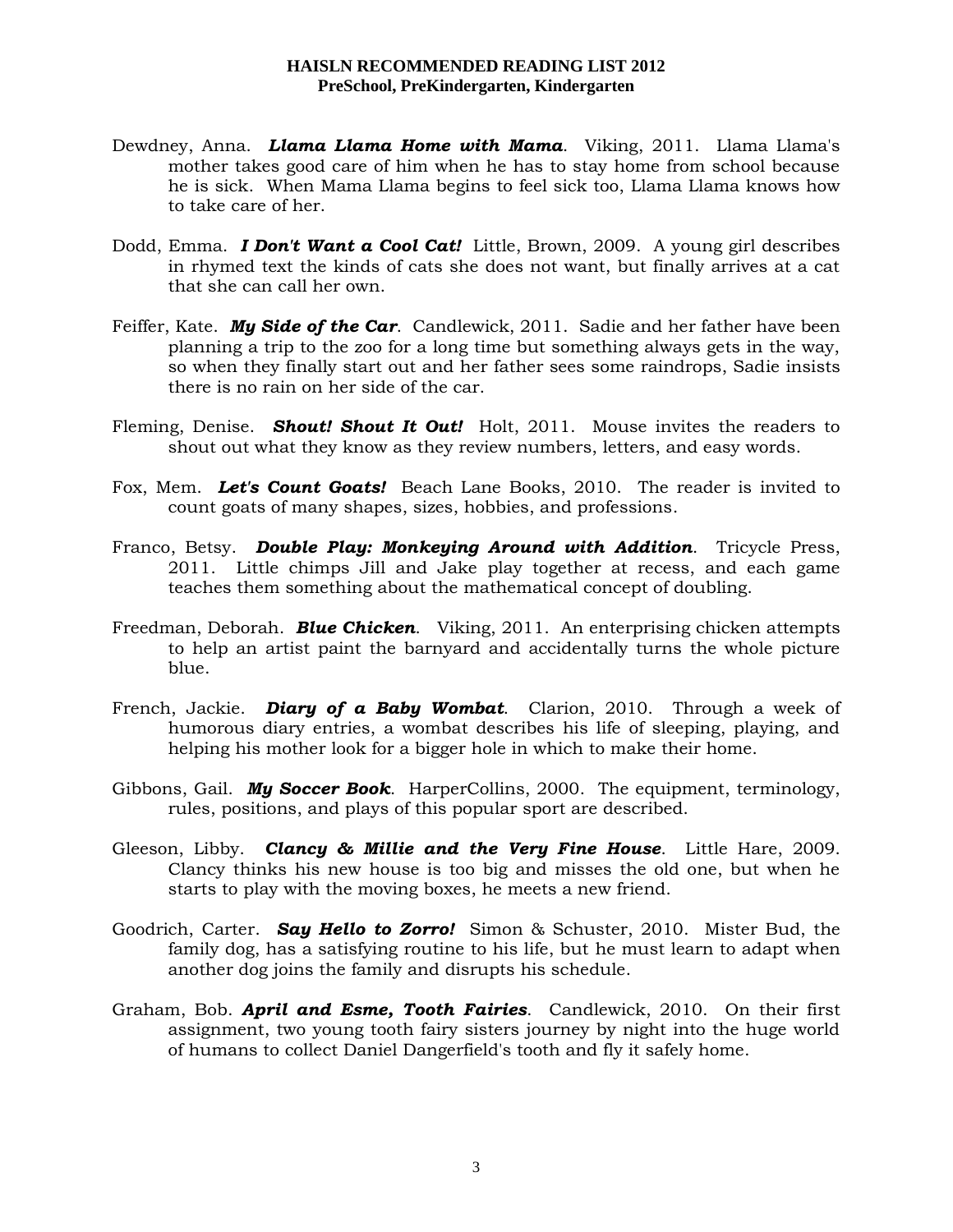- Gravett, Emily. *Blue Chameleon*. Simon & Schuster, 2010. Chameleon can turn himself into anything and appear to fit in anywhere, but he just cannot seem to make friends.
- Hall, Michael. *Perfect Square*. Greenwillow, 2011. A perfect square that is perfectly happy is torn into pieces, punched with holes, crumpled, and otherwise changed, but with each new transformation it finds that it can be just as happy.
- Hall, Zoe. *The Apple Pie Tree*. Blue Sky Press, 1996. An apple tree is described as it grows and flowers and then produces its fruit, while in its branches robins make a nest, lay eggs, and raise a family. A recipe for apple pie is included.
- Harper, Jamie. *Miles to Go*. Candlewick, 2010. Although concerned about a broken horn, young Miles makes his way to preschool in his very own car, but with Mom close at hand.
- Haughton, Chris. *Little Owl Lost*. Candlewick, 2010. While his mother is away finding food, a newborn owl falls out of his nest and anxiously tries to find her, receiving help from various forest animals.
- Henkes, Kevin. *Little White Rabbit*. Greenwillow, 2011. As he hops along a little rabbit wonders what it would be like to be green as grass, tall as fir trees, hard as rocks, and flutter like butterflies.
- Hills, Tad. *How Rocket Learned to Read*. Schwartz & Wade, 2010. A little yellow bird teaches Rocket the dog how to read by first introducing him to the alphabet.
- Johnson, Angela. *Lily Brown's Paintings*. Orchard Books, 2007. When Lily Brown paints, she imagines all sorts of fantastic things in the scenes that she sees every day.
- Jordan, Helene J. *How a Seed Grows*. HarperCollins, 1992. Observations of bean seeds planted in eggshells are used to demonstrate the growth of seeds into plants.
- Juster, Norton. *Neville*. Schwartz & Wade, 2011. When a boy and his family move to a new house, he devises an ingenious way to meet people in the neighborhood.
- Ketteman, Helen. *Goodnight, Little Monster*. Marshall Cavendish, 2010. Rhyming text describes a mother guiding her young monster through bedtime preparations, such as howling at the moon, snacking on worm juice and beetle bread, and choosing a bedtime story.
- Kirk, Daniel. *Honk Honk! Beep Beep!* Disney-Hyperion, 2010. When a father and son set out early one morning for a cross-country drive in their jeep, they see all sorts of vehicles and pick up diverse passengers along the way.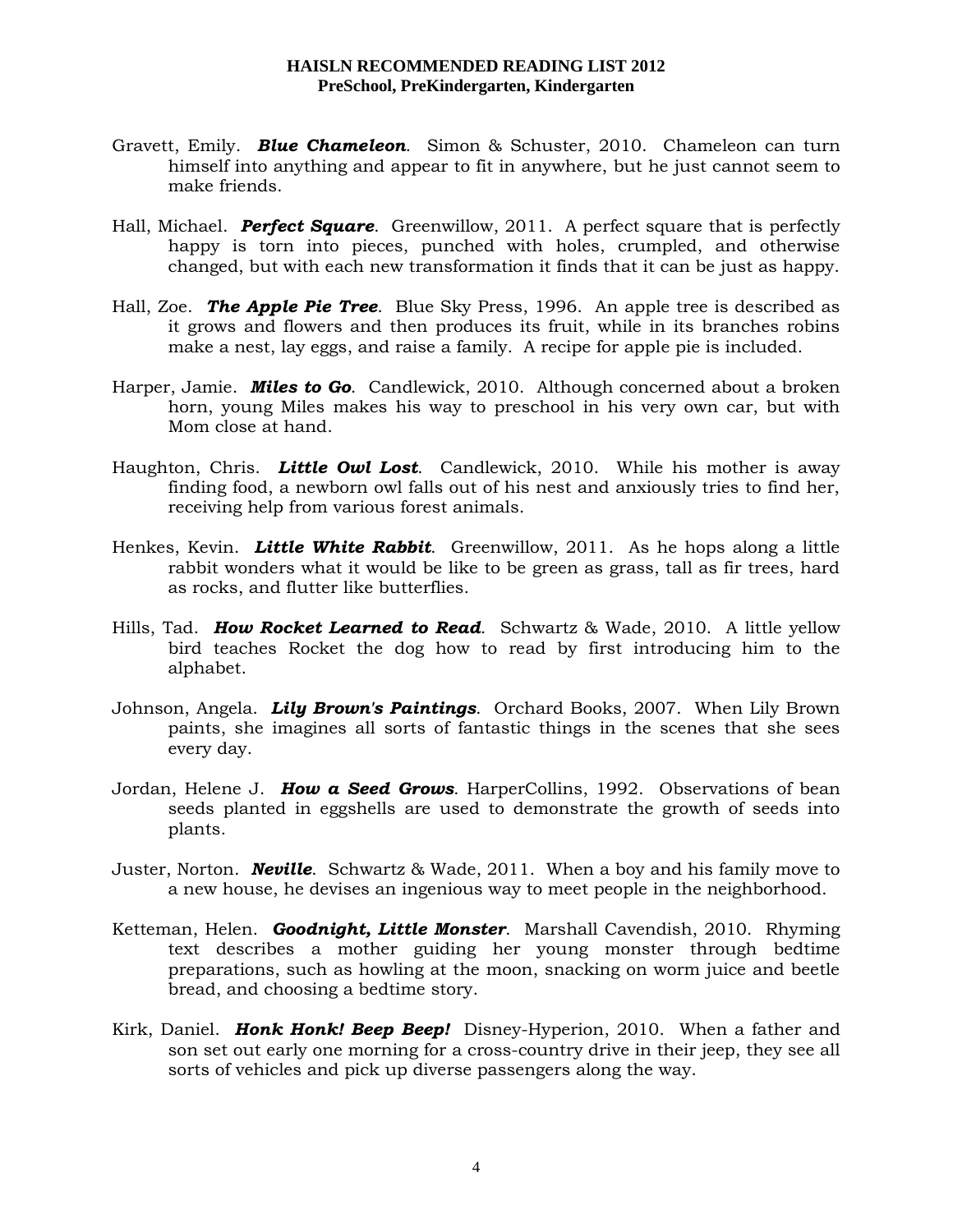- Kleven, Elisa. *Welcome Home, Mouse*. Tricycle Press, 2010. Clumsy Stanley accidentally smashes Mouse's house, then promises to try to make a new one.
- Klise, Kate. *Imagine Harry*. Harcourt, 2007. After Little Rabbit starts school, he sees less and less of his invisible friend Harry, and finally tells his mother that Harry moved away.
- Korchek, Lori. *Adventures of Cow*. Tricycle Press, 2005. A lost cow has many grand adventures before finding its way home.
- Kutner, Merrily. *Down on the Farm*. Holiday House, 2004. Simple rhyming text describes the sounds and activities of animals during a day on the farm.
- Lamb, Albert. *Tell Me the Day Backwards*. Candlewick, 2011. Timmy Bear asks his mother to play a game with him at bedtime in which they remember everything he did during the day, but in reverse order.
- Lin, Grace. *Lissy's Friends*. Viking, 2007. Lissy, who is lonely at her new school, makes herself some origami friends which in turn attract a real friend.
- Liwska, Renata. *Red Wagon*. Philomel, 2011. Lucy wants to play with her new red wagon as soon as she gets it, but first she must use it to bring vegetables home from the market for her mother.
- London, Jonathan. *I'm a Truck Driver*. Holt, 2010. Simple rhyming text introduces sounds and activities of a wide variety of trucks.
- Lyon, George Ella. *The Pirate of Kindergarten.* Atheneum, 2010. Ginny's eyes play tricks on her, making her see everything double, but when she goes to vision screening at school and discovers that not everyone sees this way, she learns that her double vision can be cured. Schneider Family Book Award 2011
- MacDonald, Margaret Read. *Go to Sleep, Gecko! : A Balinese Folktale*. August House, 2006. The gecko in this story complains to the village chief that the fireflies keep him awake at night, but then he learns that in nature all things are connected.
- MacLachlan, Patricia. *I Didn't Do It*. Katherine Tegen, 2010. Fourteen poems describe new discoveries made by different puppies, but from their own viewpoint.
- McAllister, Angela. *Yuck! That's Not a Monster!* Good Books, 2010. As Mr. and Mrs. Monster's three eggs begin to hatch, they happily welcome the first two ugly little monsters to come out, but they are shocked and disappointed when they see what pops out of their last egg.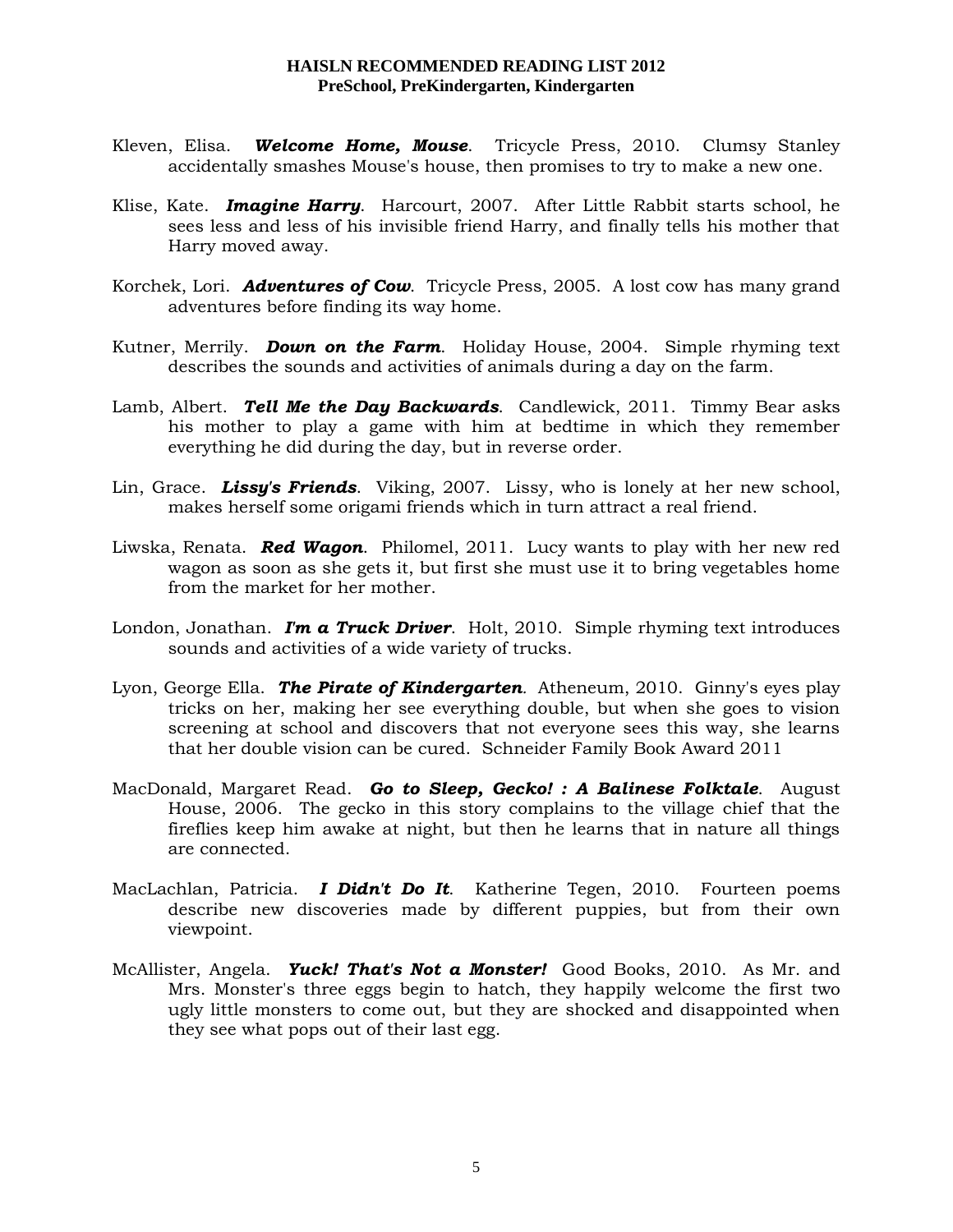- McDermott, Gerald. *Monkey: A Trickster Tale from India*. Harcourt, 2011. Crocodile wants to feast on Monkey's heart and Monkey must outsmart him if he is to continue to enjoy eating mangoes all day.
- McDonnell, Christine. *Goyangi Means Cat*. Viking, 2011. An understanding cat helps a young Korean girl adjust to her new home in America.
- McDonnell, Patrick. *Me . . . Jane*. Little, Brown, 2011. Holding her stuffed toy chimpanzee, young Jane Goodall observes nature, reads Tarzan books, and dreams of living in Africa to help animals. Biographical information on the prominent zoologist is included. Caldecott Medal Honor Book 2012
- McGrory, Anik. *Quick, Slow, Mango!* Bloomsbury, 2011. Kidogo the elephant's mother is always urging him to hurry up while PolePole the monkey's mother cautions her to slow down, but together they learn that slow and fast can both be good.
- Meadows, Michelle. *Traffic Pups*. Simon & Schuster, 2011. Canine motorcycle police officers zoom through the town pursuing suspects, clearing the road of accidents, and serving as escorts.
- Mora, Pat. *Wiggling Pockets = Los Bolsillos Saltarines*.Rayo, 2009. With English and Spanish text, this humorous story describes the mischief that ensues at a family gathering when Danny releases frogs from his wiggling pockets.
- Murphy, Stuart J. *Just Enough Carrots*. HarperCollins, 1997. While a bunny and his mother shop in a grocery store, the reader may count and compare the amounts of carrots, peanuts, and worms in the grocery carts of other shoppers. *Series*
- Nesbitt, Kenn. *More Bears!* Sourcebooks Jabberwocky, 2010. Different kinds of bears, all engaged in fun activities, pile onto the pages until there is no room for any more of them.
- Numeroff, Laura Joffe. *If You Give a Dog a Donut*. Balzer + Bray, 2011. Simple text and illustrations describe the chaos that might ensue if a dog was given a donut.
- Parr, Todd. *The Earth Book*. Little, Brown, 2010. Young readers are introduced to the importance of conservation and provided with ideas to live an environmentally friendly lifestyle, such as planting trees, using both sides of a piece of paper, and recycling.
- Paul, Ann Whitford. *Fiesta Fiasco*. Holiday House, 2007. When shopping for Culebra's birthday, Conejo has an ulterior motive when he convinces his friends Iguana and Tortuga to buy all the wrong presents. A glossary of Spanish words is included.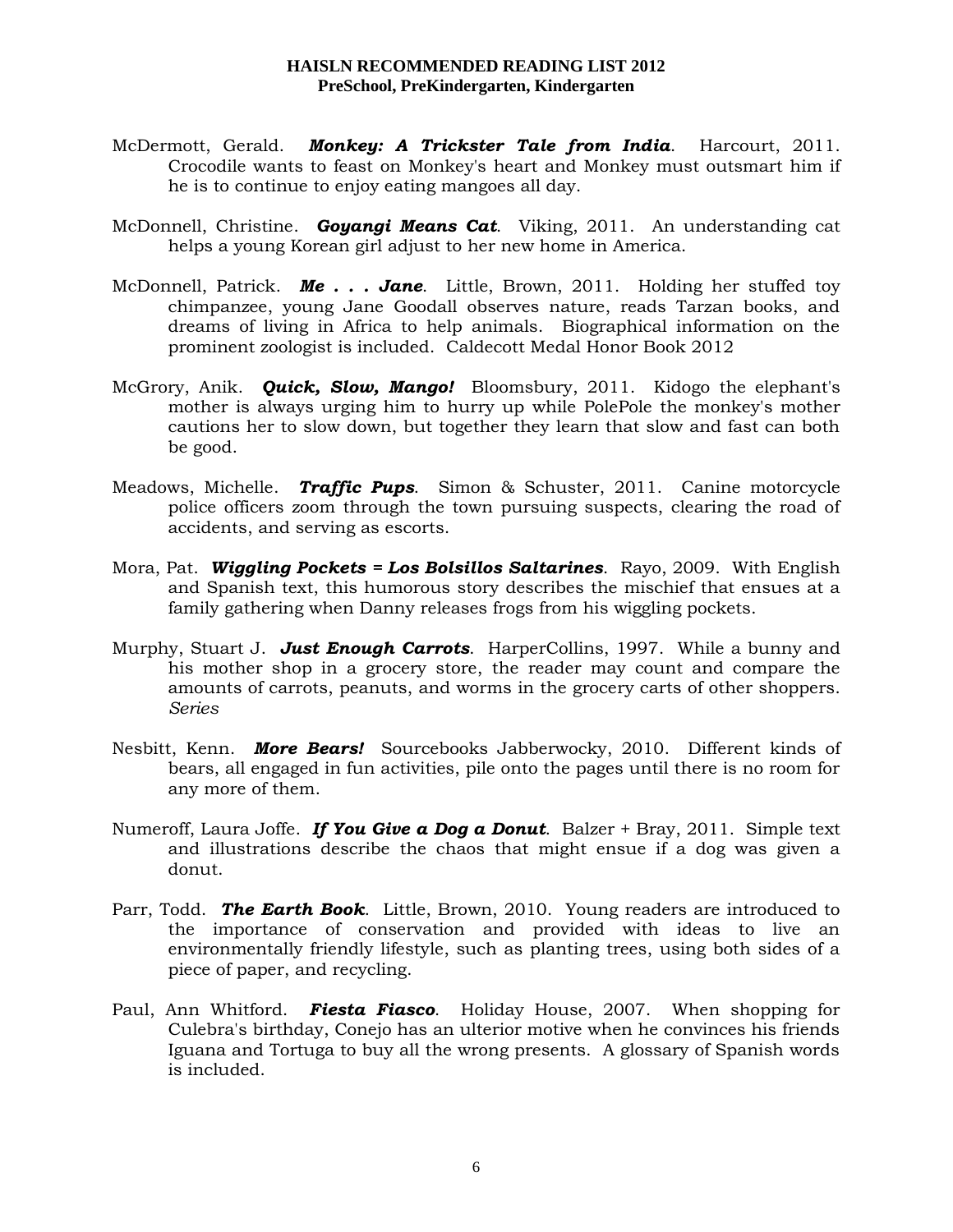- Pinkney, Jerry. *Three Little Kittens*. Dial Books, 2010. This is the classic tale of three youngsters who are careless with their mittens but who turn out to be good little kittens after all.
- Polhemus, Coleman. *The Crocodile Blues*. Candlewick, 2007. Lift the flaps in this wordless tale in which a man and his pet cockatoo discover, much to their dismay, the true nature of the egg they bring home from the store.
- Raschka, Christopher. *A Ball for Daisy*.Schwartz & Wade, 2011. Daisy the dog is heartbroken when her favorite toy ball is destroyed while she is playing with another dog, but she realizes she has also gained something. Caldecott Medal 2012
- Ray, Jane. *The Dollhouse Fairy*. Candlewick, 2009. Worried about her father's trip to the hospital, Rosy goes to play with the special dollhouse he built for her and finds Thistle, a very messy and mischievous fairy who needs a place to stay while her injured wing mends.
- Rayner, Catherine. *Ernest, the Moose Who Doesn't Fit*. Farrar, Straus and Giroux, 2009. A rather large moose, who cannot fit on the page of the book he is in, teams up with his little chipmunk friend to find a solution.
- Rinker, Sherri Duskey. *Goodnight, Goodnight, Construction Site*. Chronicle Books, 2011. At sunset, when their work is done for the day, a crane truck, a cement mixer, and other pieces of construction equipment make their way to their resting places and go to sleep.
- Rocco, John. *Blackout*. Disney-Hyperion, 2011. A busy family's activities come to a halt because of a blackout, but they find they are having so much fun spending time together that not everyone is happy when the lights go back on. Caldecott Medal Honor Book 2012
- Rueda, Claudia. *No*. Groundwood Books, 2010. Little Bear ignores his mother's warning to go to sleep for the winter and finds himself lost in the middle of a snowstorm.
- Ryder, Joanne. *Panda Kindergarten*. Collins, 2009. Photographs and text follow sixteen panda cubs at the Wolong Nature preserve where they are raised and observed by scientists and workers while they learn survival skills that will allow them to be re-released into the wild.
- Sakai, Komako. *Mad at Mommy*. Arthur A. Levine, 2010. A little rabbit is very angry at his mother, and he tells her the reasons why.
- Sauer, Tammi. *Cowboy Camp*. Sterling, 2005. Although Avery cannot eat the right grub, is allergic to horses, and gets rope burns from lassos, he learns at camp that he has enough of the most important cowboy quality.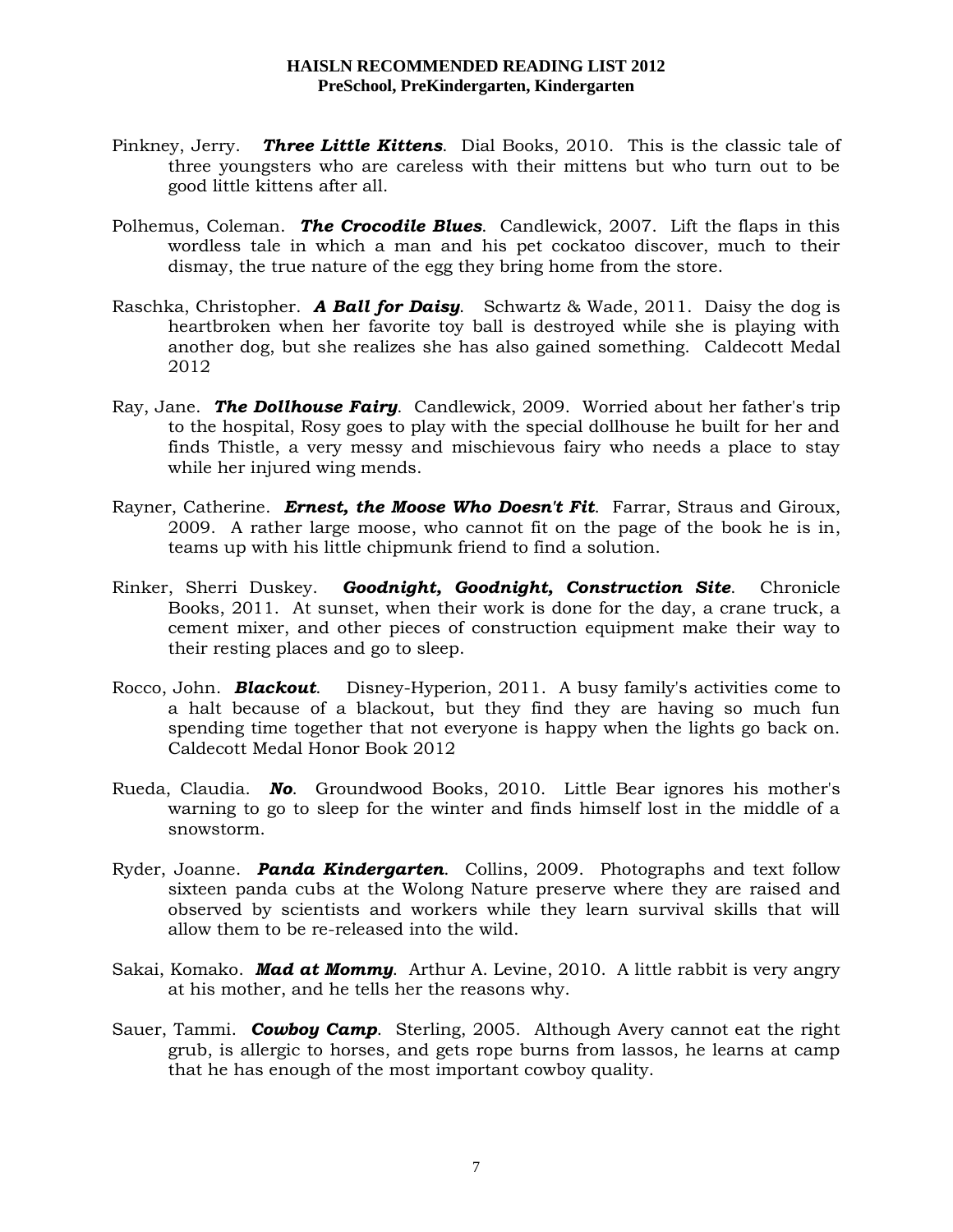- Sayre, April Pulley. *Rah, Rah, Radishes! : A Vegetable Chant*. Beach Lane Books, 2011. Rhyming text and colorful illustrations describe the tastes, scents, and appearance of different vegetables.
- Schaefer, Carole Lexa. *The Squiggle*. Dragonfly Books, 1996. As she walks to the park with her school class, a young girl finds a piece of string which her imagination turns into a dragon's tail, an acrobat, fireworks, a storm cloud, and more.
- Schmid, Paul. *A Pet for Petunia*. Harper, 2011. Petunia so desperately wants a pet skunk that she refuses to believe her parents when they say skunks stink.
- Schoonmaker, Elizabeth. *Square Cat*. Aladdin, 2011. Eula the cat is square and, while she longs to be round like other cats, her friends show her the benefits of the shape that she has.
- Schwarz, Viviane. *There Are Cats in This Book*. Candlewick, 2008. The reader is invited to lift the flaps and follow the cats as they play with yarn, boxes, pillows, and fish.
- Sierra, Judy. *ZooZical*. Alfred A. Knopf, 2011. When the winter doldrums arrive at the zoo, a very small hippo and a young kangaroo decide to stage a "ZooZical," a show to display their singing, dancing, acrobatic, and other talents to the people of Springfield.
- Sperring, Mark. *The Sunflower Sword*. Andersen Press, 2010. In a land marked by endless fighting between knights and dragons, a mother gives her eager little boy a sunflower rather than the sword he requests, and when he wields it against a real dragon, new understanding begins.
- Stead, Philip. *Jonathan and the Big Blue Boat*. Roaring Brook, 2011. When Jonathan sets sail in a big blue boat to search for his lost stuffed bear Frederick, he collects a ragtag assortment of friends along the way.
- Stein, David Ezra. *Interrupting Chicken*. Candlewick, 2010. Little Red Chicken wants Papa to read her a bedtime story, but she interrupts him almost as soon as he begins each tale. Caldecott Medal Honor Book 2011
- Tafuri, Nancy. *Spots, Feathers, and Curly Tails*. Greenwillow, 1988. Questions and answers highlight some outstanding characteristics of farm animals, such as a chicken's feathers and a horse's mane.
- Taylor, Sean. *The Ring Went Zing! : A Story That Ends With a Kiss.* Dial Books, 2010. A frog in love with a chicken buys her a golden ring, but when the ring falls and skips away they begin to chase after it, joined along the way by a jogging swan, a motorcycling sausage dog, and other helpful creatures.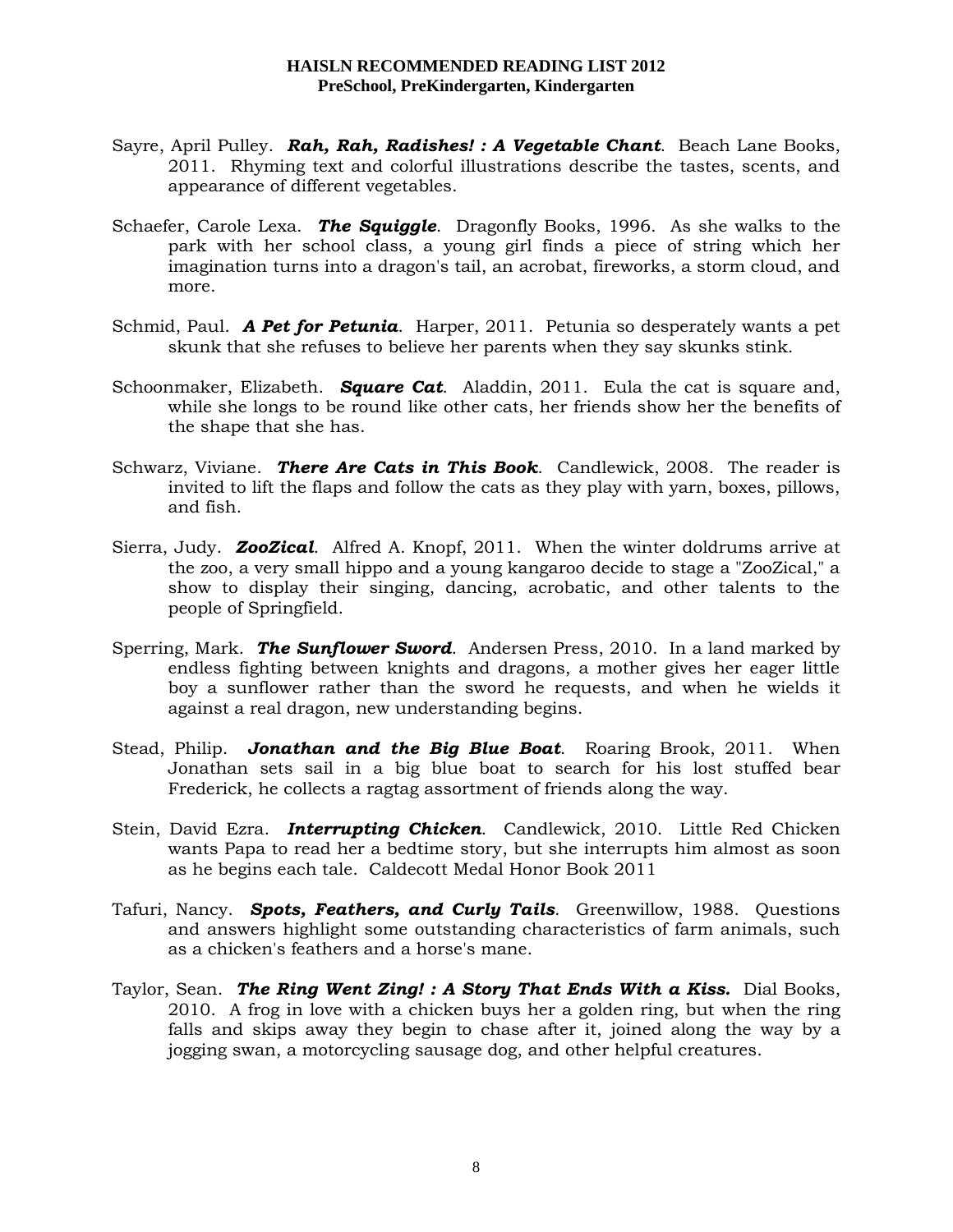- Tullet, Hervé. *Press Here*. Translated from the French by Christopher Franceschelli. Handprint Books, 2010. The reader is instructed on how to interact with the illustrations in order to manipulate the yellow, blue, and red dots.
- Underwood, Deborah. *The Loud Book!* Houghton Mifflin, 2011. From the blare of an alarm clock in the morning to snores and crickets in the evening, simple text explores the many loud noises one might hear during the course of a day.
- Vamos, Samantha R. *The Cazuela That the Farm Maiden Stirred*. Charlesbridge, 2011. Text in English with some Spanish is used in this cumulative tale of a farm maiden who, aided by a group of animals, prepares "Arroz con Leche," or rice pudding. A recipe and a glossary of Spanish words are included.
- Viva, Frank. *Along a Long Road*. Little, Brown, 2011. Illustrations and brief text evoke a bicycle ride, with its ups and downs, sweeping turns, and vivid views.
- Walsh, Ellen Stoll. *Balancing Act*. Beach Lane Books, 2010. Two mice have fun playing on a teeter-totter, but as more and larger friends join them it becomes increasingly difficult to stay balanced.
- Walsh, Melanie. *My Nose, Your Nose*. Houghton Mifflin, 2002. Daisy and Kit compare various parts of their bodies and find that they are both similar and different.
- Ward, Jennifer. *The Busy Tree*. Marshall Cavendish, 2009. This picture book shows the many different types of wildlife that make their home in or around an oak tree, from chipmunks and woodpeckers to ants and spiders.
- Weaver, Tess. *Cat Jumped In!* Clarion, 2007. An inquisitive feline walks through the rooms of a house jumping into one mess after another before landing in the loving arms of its owner.
- Wells, Rosemary. *Love Waves*. Candlewick, 2011. While they are at work a mother and father send powerful "love waves" to their child at home, offering reassurance and comfort in their absence.
- Willems, Mo. *Hooray for Amanda & Her Alligator!* Balzer + Bray, 2011. Amanda and her alligator have lots of fun together, but when Amanda's grandfather buys her a panda, Alligator must learn to make new friends.
- Williams, Rozanne Lanczak. *The Coin Counting Book*. Charlesbridge, 2001. This introduction to money uses clear photographs of everyday coins to demonstrate counting as well as simple math concepts.
- Wood, Audrey. *The Napping House*. Harcourt, 1984. In this cumulative tale, a wakeful flea atop a number of sleeping creatures causes a commotion with just one bite.